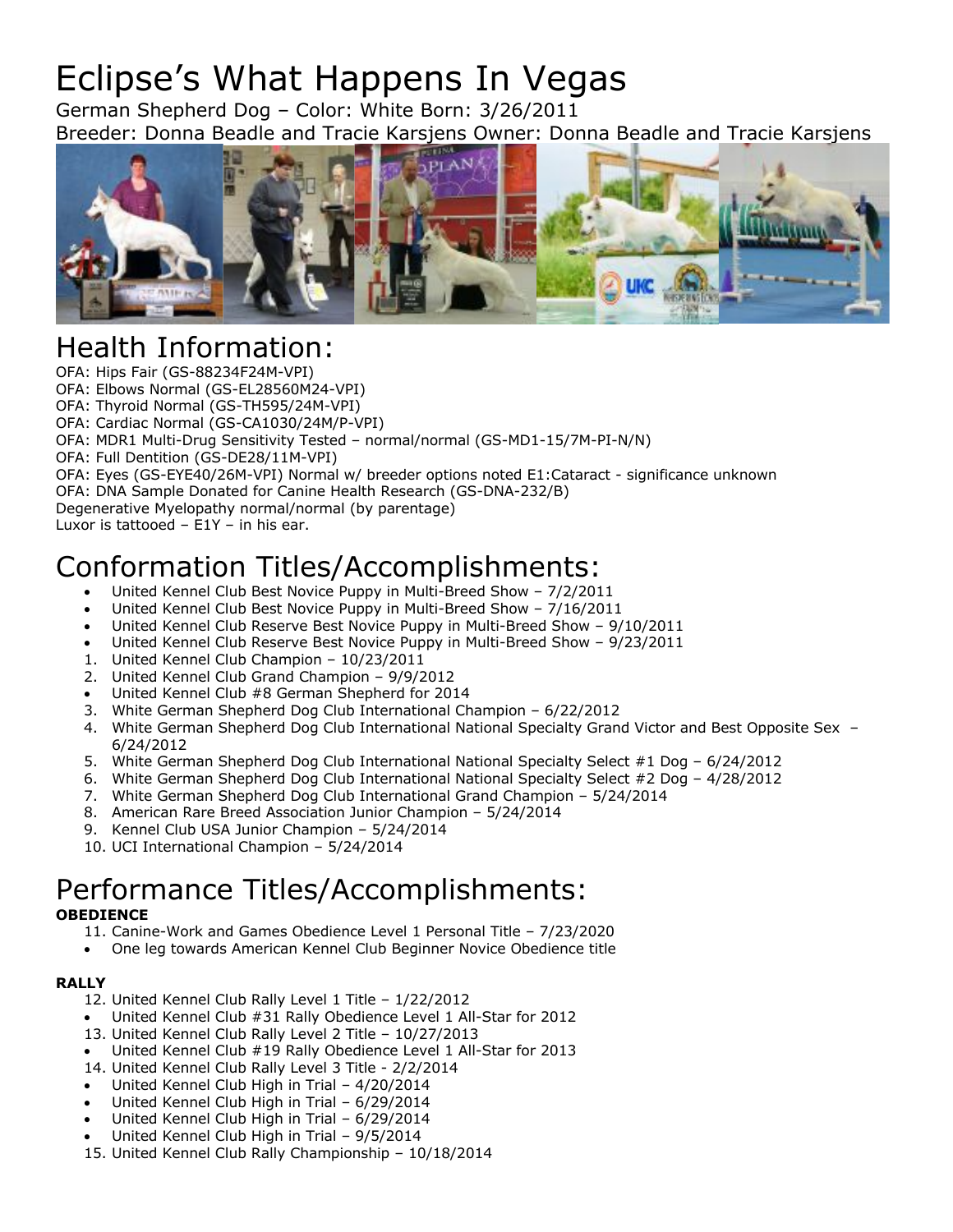- 16. United Kennel Club Rally Excellent Title 10/24/2014
- United Kennel Club #3 Rally Obedience Level 1 All-Star for 2014
- United Kennel Club #45 Rally Obedience Level 3 All-Star for 2014
- United Kennel Club High in Trial 4/1/2016
- 17. American Kennel Club Rally Novice Title 2/23/2013
- Qualified for 2014 AKC Rally American Kennel National Championship in Rally Novice
- 18. American Kennel Club Rally Advanced Title 4/5/2014
- 19. American Kennel Club Rally Excellent Title 8/18/2014
- 20. World Cynosport Rally Level 1 Title 4/13/2013
- World Cynosport Rally Award of Excellence for Level 1 Rally 4/13/2008
- 21. World Cynosport Rally Level 1 Championship 4/19/2014
- 22. World Cynosport Rally Level 2 Title 7/26/2014
- World Cynosport Rally Award of Excellence for Level 2 Rally 7/26/2014
- 23. World Cynosport Rally Championship 7/27/2014
- 24. World Cynosport Rally Level 1 Championship 2 6/21/2015
- 25. World Cynosport Rally Level 2 Championship 7/25/2015
- 26. World Cynosport Rally Championship Excellent 7/25/2014
- 27. World Cynosport Rally Level 3 Title 7/26/2015
- World Cynosport Rally Award of Excellence for Level 3 Rally 7/26/2015
- 28. World Cynosport Rally Level 1 Championship 3 7/21/2018
- 29. World Cynosport Rally Veteran Title 2/2/2019
- World Cynosport Rally Award of Excellence for Veteran Level 2/2/2019
- High Scoring Other Breed at Upper Midwest Australian Shepherd Club Rally Trial (ASCA)– 5/21/2016
- High Scoring Other Breed at Upper Midwest Australian Shepherd Club Rally Trial (ASCA)– 5/21/2016
- 30. Australian Shepherd Club of America Rally Novice title 3/5/2017
- 31. Australian Shepherd Club of America Rally Novice X title 3/5/2017

#### **AGILITY**

- 32. United Kennel Club Agility I Title 9/22/2013
- 33. United Kennel Club Agility II Title 10/26/2014
- 34. United Kennel Club Agility Champion Title 4/20/2019
- 35. United Kennel Club Novice Tunnels 7/29/2021
- 36. Australian Shepherd Club of America Novice Jumpers Title 11/17/2013
- 37. Canine Performance Events Level 1 Handler Agility Title 11/23/2013
- 38. Canine Performance Events Level 1 Regular Agility Title 12/14/2013
- 39. Canine Performance Events Level 1 Handler Agility Title 12/13/2013
- 40. Canine Performance Events Level 1 Strategy Agility Title 1/3/2014
- 41. Canine Performance Events Level 2 Handler Agility Title 2/7/2014 42. Canine Performance Events Level 2 Strategy Title - 2/8/2014
- 43. Canine Performance Events Level 2 Fun Agility Title 2/9/2014
- 44. Canine Performance Events Level 2 Regular Agility Title 3/8/2014
- 45. Canine Performance Events Level 3 Strategy Agility Title 1/4/2015
- 46. Canine Performance Events Level 3 Handler Agility Title 10/14/2017
- 47. Canine Performance Events Specialist Level 1 Strategy Agility Title 3/25/2018
- 48. Canine Performance Events Specialist Level 1 Handler Agility Title 4/29/2018
- 49. Canine Performance Events Specialist Level 1 Fun Agility Title 4/29/2018
- 50. Canine Performance Events Specialist Level 1 Regular Agility Title 6/2/2018
- 51. Canine Performance Events Specialist Level 2 Strategy Agility Title 6/2/2018
- 52. Canine Performance Events Specialist Level 2 Handler Agility Title 6/3/2018
- 53. Canine Performance Events Specialist Level 2 Fun Agility Title 7/22/2018
- 54. Canine Performance Events Specialist Level 2 Regular Agility Title 9/9/2018
- 55. Canine Performance Events Specialist Level 3 Handler Agility Title 10/5/2018
- 56. Canine Performance Events Specialist Level 3 Fun Agility Title 11/24/2018
- 57. Canine Performance Events Specialist Level 3 Strategy Agility Title 11/24/2018
- 58. Canine Performance Events Specialist Level 3 Regular Agility Title 11/25/2018
- 59. North American Dog Agility Council Intro Tunnelers Title 7/28/2019
- 60. North American Dog Agility Council Intro Agility Title 7/28/2019
- 61. North American Dog Agility Association Intro Weavers 9/5/2020
- 62. North American Dog Agility Association Outstanding Intro Tunnelers Title 9/5/2020
- 63. North American Dog Agility Association Outstanding Intro Weavers Title 9/6/2020
- 64. North American Dog Agility Association Intro Hoopers Title 11/22/2020
- 65. North American Dog Agility Association Intro Barrelers Title 11/22/2020
- 66. North American Dog Agility Council Novice Barrelers 12/11/2020
- 67. North American Dog Agility Council Novice Hoopers Title 12/22/2020
- 68. North American Dog Agility Council Intro Jumpers Title 12/22/2020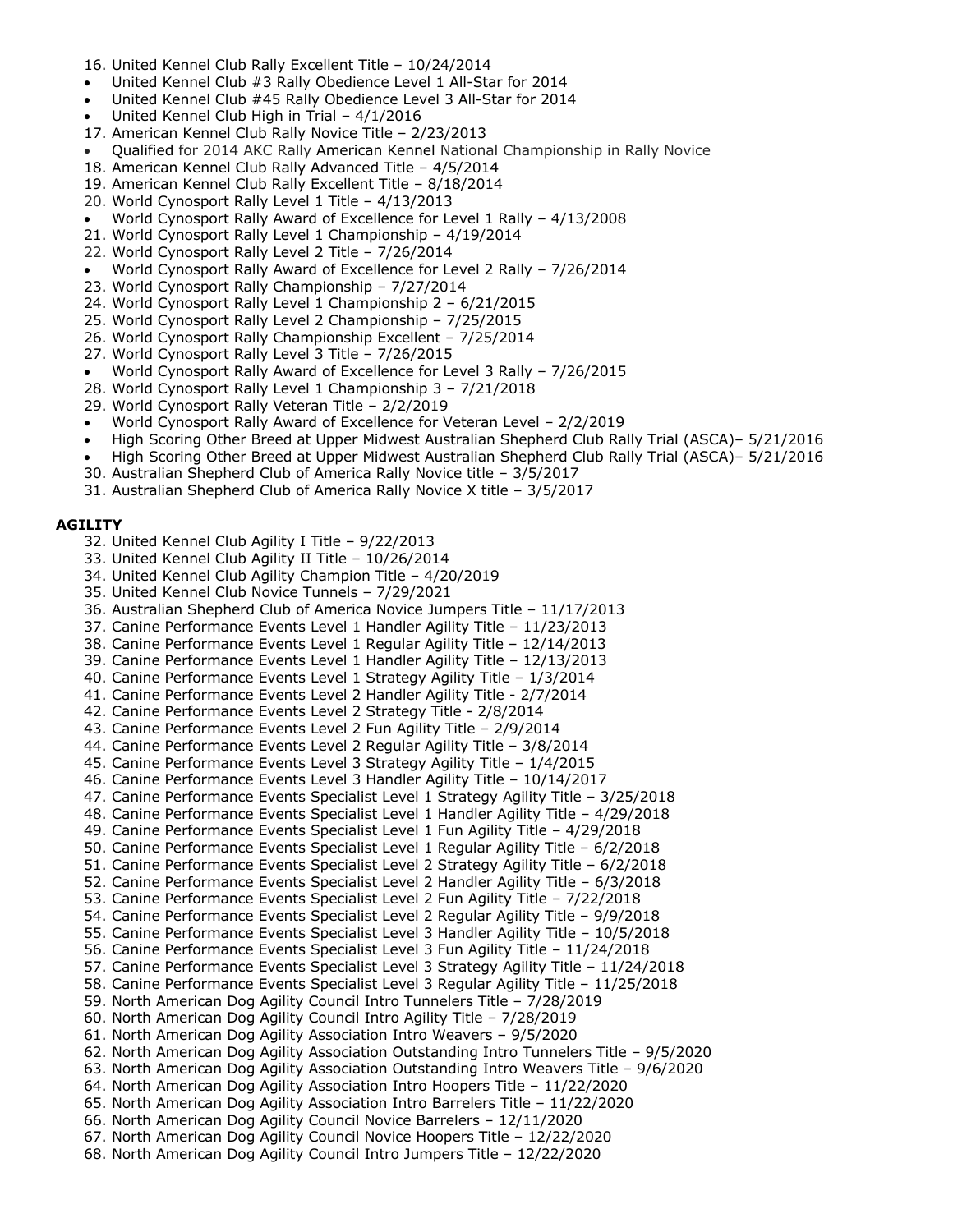- 69. North American Dog Agility Council Novice Weavers Title 12/26/2020
- 70. North American Dog Agility Council Intro Chances Title 12/26/2020
- 71. North American Dog Agility Council Intro Versatility 1/3/2021
- 72. North American Dog Agility Council Intro Touch N Go Title 1/3/2021
- 73. North American Dog Agility Council Novice Tunnelers Title 1/29/2021
- 74. North American Dog Agility Council Open Hoopers Title 1/29/2021
- 75. North American Dog Agility Council Open Barrelers 2/7/2021
- 76. North American Dog Agility Council Open Tunnelers 2/21/2021
- 77. North American Dog Agility Council Superior Intro Weavers 2/21/2021
- 78. North American Dog Agility Council Outstanding Intro Jumpers 3/6/2021
- 79. North American Dog Agility Council Superior Intro Jumpers 9/11/2021
- 80. North American Dog Agility Council Superior Intro Tunnelers 9/12/2021
- High Scoring German Shepherd at United German Shepherd Dog Alliance Agility Trial (UKC)– 4/19/2014
- High Scoring German Shepherd at United German Shepherd Dog Alliance Agility Trial (UKC)– 4/21/2018
- High Scoring German Shepherd at United German Shepherd Dog Alliance Agility Trial (UKC)– 4/22/2018
- High Scoring German Shepherd at United German Shepherd Dog Alliance Agility Trial (UKC)– 4/22/2018
- High Scoring German Shepherd at United German Shepherd Dog Alliance Agility Trial (UKC)– 9/22/2018
- High Scoring German Shepherd at United German Shepherd Dog Alliance Agility Trial (UKC)– 9/23/2018 • High Scoring German Shepherd at United German Shepherd Dog Alliance Agility Trial (UKC)– 9/23/2018
- 

#### **DOCK JUMPING**

- 81. Ultimate Air Dogs Novice Jumper 8/26/2018
- 82. Ultimate Air Dogs Novice Jumper II 9/15/2018
- 83. Ultimate Air Dogs Novice Jumper III 9/16/2018
- 84. Ultimate Air Dogs Novice Jumper 6/23/2019
- 85. Ultimate Air Dogs Novice Jumper II 7/5/2019
- 86. Ultimate Air Dogs Novice Jumper III 7/6/2019
- 87. Ultimate Air Dogs Novice Jumper IV 7/7/2019
- 88. Ultimate Air Dogs Novice Jumper V 7/27/2019
- 89. Ultimate Air Dogs Novice Jumper VI 9/14/2019
- 90. Ultimate Air Dogs Master Chase-It 9/14/2019
- 91. United Kennel Club Novice Jumper 8/26/2018
- 92. United Kennel Club Novice Jumping Championship 7/5/2019
- 93. Australian Shepherd Club of America Launch Spring Novice 8/26/2018
- 94. Australian Shepherd Club of America Launch Spring Advanced 6/22/2019
- 95. Australian Shepherd Club of America Launch Spring Excellent 7/6/2019
- 96. Australian Shepherd Club of America Launch Spring Master -7/28/2019
- 97. Australian Shepherd Club of America Champion Launch Spring 9/14/2019
- 98. United Kennel Club Novice Jumper Grand Champion 9/15/2019
- 99. Ultimate Air Dogs Master Chase-It 9/15/2019
- 100. Ultimate Air Dogs Novice Jumper VI 9/15/2019
- 101. Ultimate Air Dogs Novice Jumper VII 9/15/2019

#### **TRICK DOG**

- 102. Do More With Your Dog Novice Trick Dog 11/27/2015
- 103. Do More With Your Dog Intermediate Trick Dog 11/27/2015
- 104. Do More With Your Dog Advanced Trick Dog 1/31/2019
- 105. American Kennel Club Trick Dog Intermediate 6/28/2017
- 106. American Kennel Club Trick Dog Advanced 2/15/2019
- 107. Do More With Your Dog Expert Trick Dog 1/28/2020
- 108. American Kennel Club Trick Dog Performer 2/25/2020
- 109. Do More With Your Dog Trick Dog Champion 4/25/2020
- 110. Do More With Your Dog Novice Stunt Dog 7/17/2020
- 111. Do More With Your Dog Novice Trick Dog Master 1/18/2021

#### **DISC DOG**

112. UpDog Challenge Frizgility Bronze UP – 9/7/2020

### Other:

113. White German Shepherd Dog Club International Dorothy Crider Personality Puppy Award – 5/22/2011

- United Kennel Club Total Dog Award 10/29/2011
- United Kennel Club Total Dog Award 6/16/2012
- United Kennel Club Total Dog Award 6/30/2012
- United Kennel Club Total Dog Award 8/25/2012